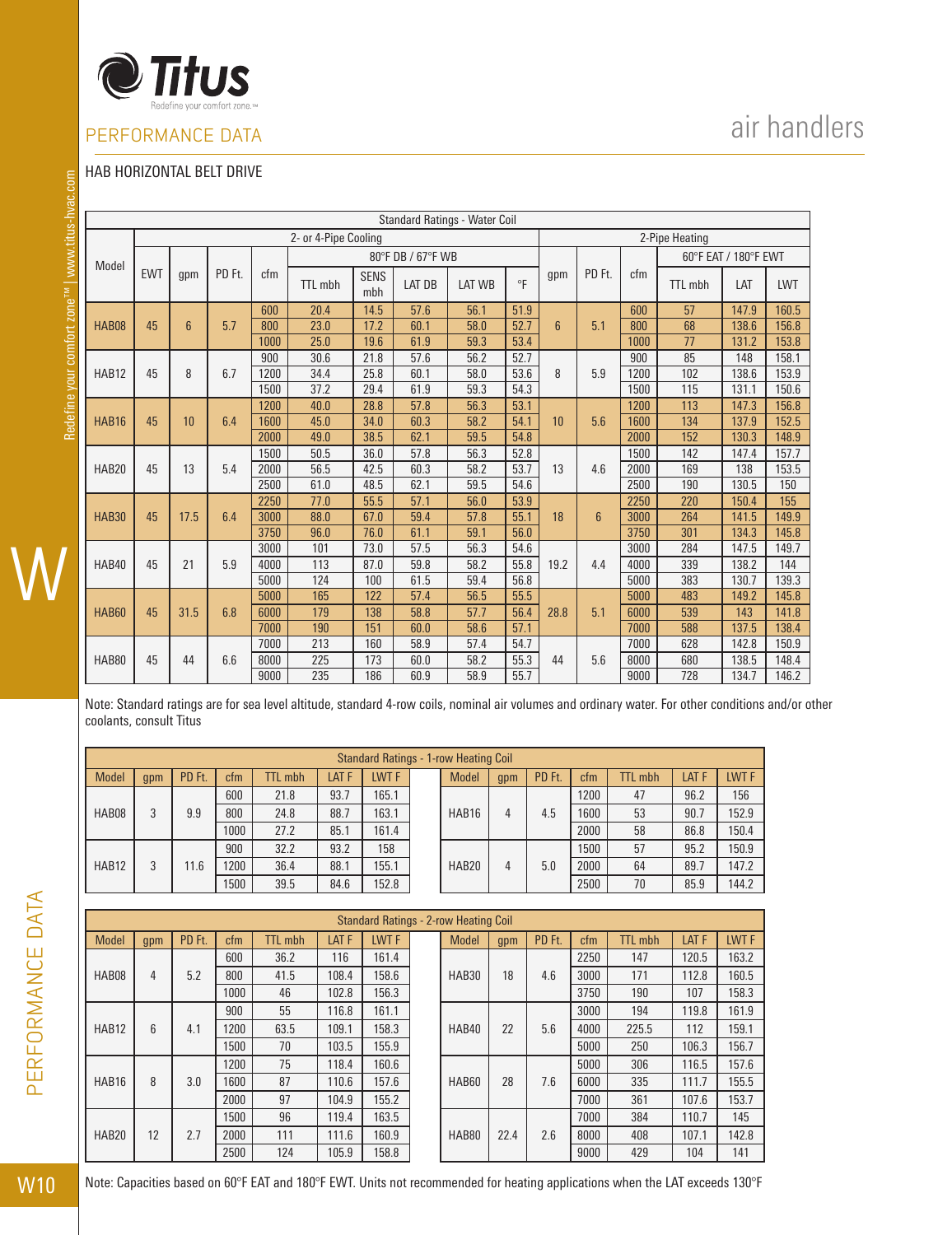

### HAB HORIZONTAL BELT DRIVE

|              | Air Volume Capacity - 2-Pipe, 4-Row Coil |            |                  |            |                  |            |            |            |            |            |            |            |            |            |
|--------------|------------------------------------------|------------|------------------|------------|------------------|------------|------------|------------|------------|------------|------------|------------|------------|------------|
|              | <b>ISP</b>                               |            | 0.25" ESP        |            | 0.50" ESP        |            | 0.75" ESP  |            |            | 1.00" ESP  | 1.25" ESP  |            |            | 1.50" ESP  |
| Model        |                                          | <b>CFM</b> | <b>RPM</b>       | <b>BHP</b> | <b>RPM</b>       | <b>BHP</b> | <b>RPM</b> | <b>BHP</b> | <b>RPM</b> | <b>BHP</b> | <b>RPM</b> | <b>BHP</b> | <b>RPM</b> | <b>BHP</b> |
|              | 0.20                                     | 600        | 786              | 0.11       | $\overline{975}$ | 0.15       | 1160       | 0.22       | 1320       | 0.29       | 1470       | 0.38       | 1600       | 0.43       |
|              | 0.26                                     | 700        | 835              | 0.13       | 1006             | 0.20       | 1172       | 0.26       | 1321       | 0.32       | 1471       | 0.40       | 1612       | 0.48       |
| <b>HAB08</b> | 0.31                                     | 800        | 897              | 0.19       | 1052             | 0.24       | 1201       | 0.31       | 1341       | 0.38       | 1483       | 0.44       | 1616       | 0.54       |
|              | 0.38                                     | 900        | 957              | 0.23       | 1110             | 0.30       | 1239       | 0.35       | 1365       | 0.43       | 1489       | 0.49       | 1619       | 0.59       |
|              | 0.45                                     | 1000       | 1018             | 0.28       | 1161             | 0.35       | 1291       | 0.43       | 1406       | 0.49       | 1517       | 0.58       | 1627       | 0.65       |
|              | 0.20                                     | 900        | 814              | 0.15       | 906              | 0.21       | 1051       | 0.32       | 1313       | 0.41       | 1468       | 0.54       | 1586       | 0.63       |
|              | 0.27                                     | 1050       | 855              | 0.21       | 989              | 0.27       | 1112       | 0.34       | 1391       | 0.50       | 1504       | 0.60       | 1576       | 0.68       |
| HAB12        | 0.33                                     | 1200       | 865              | 0.25       | 1009             | 0.34       | 1174       | 0.43       | 1411       | 0.56       | 1576       | 0.68       | 1679       | 0.82       |
|              | 0.39                                     | 1350       | 1040             | 0.36       | 1195             | 0.45       | 1349       | 0.58       | 1463       | 0.65       | 1576       | 0.77       | 1689       | 0.89       |
|              | 0.48                                     | 1500       | 1082             | 0.44       | 1241             | 0.56       | 1380       | 0.68       | 1499       | 0.78       | 1617       | 0.90       | 1710       | 1.03       |
|              | 0.32                                     | 1200       | 697              | 0.27       | 809              | 0.33       | 916        | 0.43       | 1023       | 0.52       | 1113       | 0.62       | 1200       | 0.70       |
|              | 0.40                                     | 1400       | 764              | 0.35       | 864              | 0.44       | 962        | 0.54       | 1071       | 0.66       | 1145       | 0.74       | 1225       | 0.85       |
| HAB16        | 0.50                                     | 1600       | 838              | 0.49       | 931              | 0.61       | 1020       | 0.70       | 1103       | 0.78       | 1179       | 0.92       | 1274       | 1.05       |
|              | 0.61                                     | 1800       | $\overline{915}$ | 0.64       | 996              | 0.77       | 1077       | 0.89       | 1156       | 0.99       | 1228       | 1.11       | 1290       | 1.23       |
|              | 0.74                                     | 2000       | 992              | 0.87       | 1061             | 0.98       | 1134       | 1.08       | 1203       | 1.23       | 1280       | 1.34       | 1343       | 1.47       |
|              | 0.28                                     | 1500       | 630              | 0.27       | 751              | 0.37       | 857        | 0.46       | 953        | 0.58       | 1053       | 0.68       | 1148       | 0.80       |
|              | 0.36                                     | 1750       | 682              | 0.37       | 793              | 0.47       | 890        | 0.60       | 983        | 0.69       | 1074       | 0.81       | 1155       | 0.95       |
| HAB20        | 0.44                                     | 2000       | 736              | 0.49       | 839              | 0.61       | 934        | 0.75       | 1019       | 0.88       | 1100       | 0.98       | 1176       | 1.12       |
|              | 0.54                                     | 2250       | 802              | 0.68       | 893              | 0.79       | 980        | 0.94       | 1058       | 1.07       | 1134       | 1.21       | 1208       | 1.34       |
|              | 0.62                                     | 2500       | 854              | 0.84       | 941              | 0.99       | 1025       | 1.14       | 1103       | 1.28       | 1173       | 1.43       | 1241       | 1.60       |
|              | 0.26                                     | 2250       | 543              | 0.40       | 634              | 0.52       | 723        | 0.65       | 803        | 0.79       | 882        | 0.94       | 948        | 1.08       |
|              | 0.33                                     | 2625       | 584              | 0.56       | 679              | 0.73       | 758        | 0.87       | 838        | 1.02       | 903        | 1.17       | 972        | 1.33       |
| <b>HAB30</b> | 0.40                                     | 3000       | 641              | 0.78       | 724              | 0.97       | 794        | 1.11       | 876        | 1.31       | 935        | 1.47       | 998        | 1.63       |
|              | 0.50                                     | 3375       | 694              | 1.05       | 769              | 1.25       | 842        | 1.44       | 906        | 1.61       | 969        | 1.80       | 1030       | 2.01       |
|              | 0.59                                     | 3750       | 749              | 1.37       | 820              | 1.59       | 866        | 1.80       | 947        | 2.00       | 1009       | 2.21       | 1066       | 2.43       |
|              | 0.28                                     | 3000       | 610              | 0.68       | 695              | 0.84       | 771        | 0.99       | 847        | 1.15       | 925        | 1.38       | 991        | 1.51       |
|              | 0.35                                     | 3500       | 680              | 0.99       | 750              | 1.15       | 821        | 1.37       | 886        | 1.53       | 954        | 1.74       | 1020       | 1.96       |
| HAB40        | 0.44                                     | 4000       | 743              | 1.39       | 811              | 1.69       | 877        | 1.91       | 938        | 2.13       | 999        | 2.36       | 1057       | 2.60       |
|              | 0.53                                     | 4500       | 812              | 2.01       | 879              | 2.28       | 939        | 2.52       | 993        | 2.77       | 1054       | 3.04       | 1107       | 3.19       |
|              | 0.63                                     | 5000       | 887              | 2.70       | 947              | 2.89       | 1003       | 3.20       | 1056       | 3.45       | 1107       | 3.74       | 1159       | 4.05       |
|              | 0.41                                     | 5000       | 546              | 1.00       | 637              | 1.22       | 717        | 1.46       | 791        | 1.74       | 868        | 2.03       | 937        | 2.36       |
|              | 0.48                                     | 5500       | $\overline{575}$ | 1.18       | 656              | 1.46       | 732        | 1.75       | 806        | 2.05       | 879        | 2.36       | 945        | 2.68       |
| <b>HAB60</b> | 0.56                                     | 6000       | 606              | 1.43       | 684              | 1.74       | 755        | 2.06       | 824        | 2.37       | 892        | 2.67       | 952        | 2.98       |
|              | 0.64                                     | 6500       | 636              | 1.72       | 705              | 2.03       | 776        | 2.36       | 842        | 2.68       | 904        | 2.98       | 968        | 3.44       |
|              | 0.73                                     | 7000       | 688              | 2.08       | 738              | 2.39       | 800        | 2.70       | 865        | 3.03       | 926        | 3.46       | 985        | 3.89       |
|              | 0.38                                     | 7000       | 564              | 1.60       | 640              | 1.96       | 712        | 2.27       | 776        | 2.58       | 839        | 2.90       | 903        | 3.29       |
|              | 0.42                                     | 7500       | 587              | 1.89       | 660              | 2.21       | 728        | 2.52       | 790        | 2.83       | 850        | 3.25       | 910        | 3.68       |
| HAB80        | 0.48                                     | 8000       | 614              | 2.19       | 686              | 2.54       | 749        | 2.89       | 809<br>827 | 3.27       | 967<br>884 | 3.68       | 926        | 4.21       |
|              | 0.54                                     | 8500       | 642              | 2.54       | 702              | 2.90       | 769        | 3.36       |            | 3.86       |            | 4.36       | 941        | 4.86       |
|              | 0.60                                     | 9000       | 672              | 2.92       | 733              | 3.39       | 791        | 3.87       | 846        | 4.36       | 902        | 4.84       | 959        | 5.44       |

Notes:

1. Motor  $HP = 1.15^*$  x BHP

\* In the absence of a specified drive loss factor, use 1.15. To select motor size, find the Brake Horsepower (BHP) for the design cfm and External Static Pressure (ESP). Multiply BHP by 1.15 (or specified factor) and round up to next size motor. Example: 1600 cfm at 0.75" ESP requires 0.70 BHP.  $1.15 \times 0.70 = 0.805$ . Round up to nearest nominal motor size = 1 HP.

2. Total Static Pressure (TSP) = Internal Static Pressure + External Static Pressure (ESP)

3. ESP = TSP – Internal SP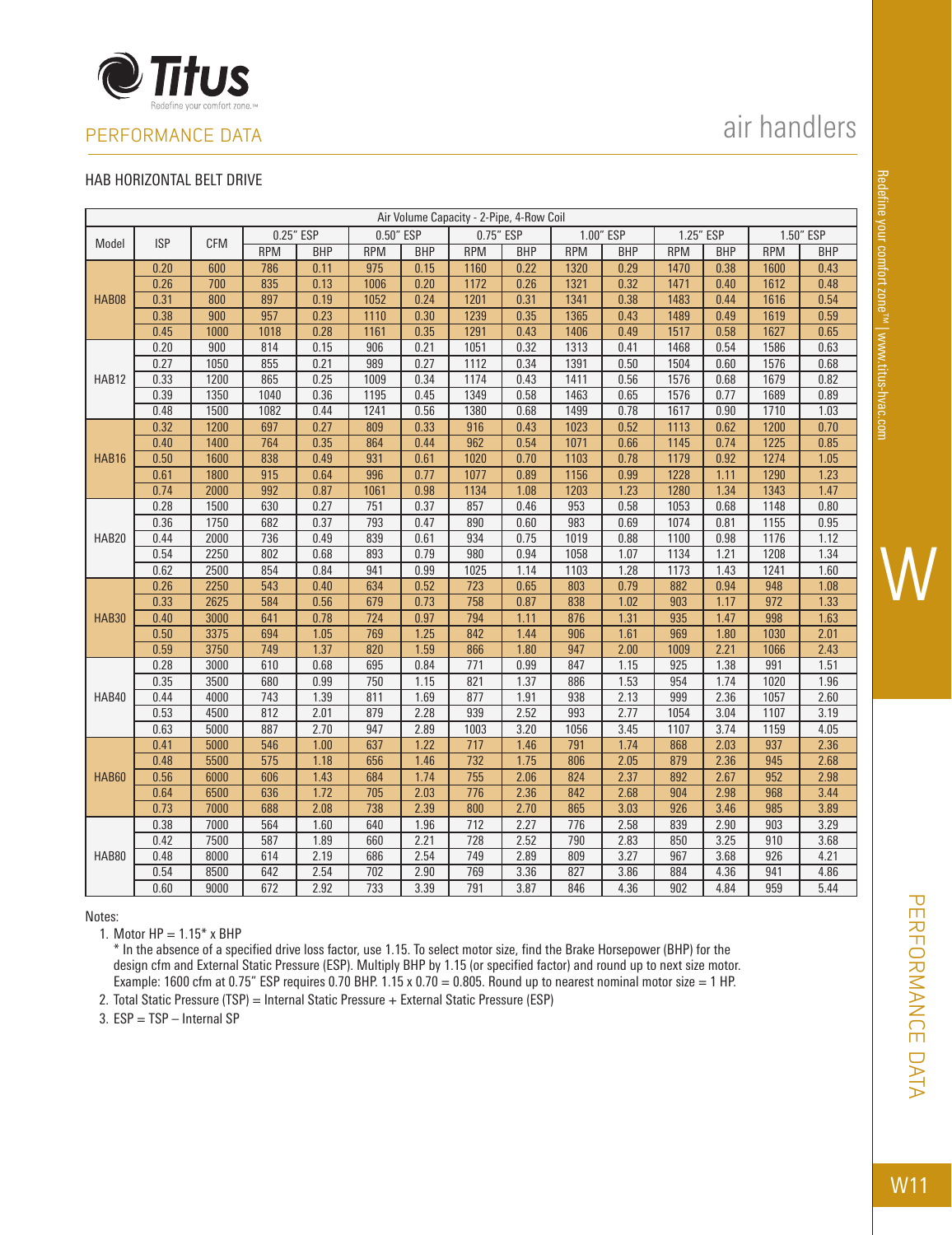

## air handlers

### HAB HORIZONTAL BELT DRIVE

| ľ    |
|------|
|      |
| ֚֘֝֬ |
|      |
|      |
|      |
|      |
| t    |
|      |
|      |
|      |
|      |
|      |
|      |
|      |
|      |
| Į    |
|      |
|      |
|      |
|      |
|      |
|      |
|      |
|      |
|      |
| Ė    |
|      |
| ľ    |
|      |
| ĺ    |
|      |
|      |
| ř    |
|      |
|      |
|      |
| ĺ    |
|      |
|      |
|      |
| ĺ    |
|      |
| ֠    |
| l    |
|      |
| ١    |
|      |
|      |
| l    |
| l    |

|              |              |              |                         |              | Air Volume Capacity - 4-Pipe, 4-Row Cooling and 2-Row Heating Coils |              |                         |              |            |              |                         |              |                  |                   |
|--------------|--------------|--------------|-------------------------|--------------|---------------------------------------------------------------------|--------------|-------------------------|--------------|------------|--------------|-------------------------|--------------|------------------|-------------------|
| Model        | <b>ISP</b>   | <b>CFM</b>   |                         | 0.25" ESP    | 0.50" ESP                                                           |              | 0.75" ESP               |              |            | 1.00" ESP    |                         | 1.25" ESP    |                  | 1.50" ESP         |
|              |              |              | <b>RPM</b>              | <b>BHP</b>   | <b>RPM</b>                                                          | <b>BHP</b>   | <b>RPM</b>              | <b>BHP</b>   | <b>RPM</b> | <b>BHP</b>   | <b>RPM</b>              | <b>BHP</b>   | <b>RPM</b>       | <b>BHP</b>        |
|              | 0.25         | 600          | 838                     | 0.12         | 1020                                                                | 0.18         | 1180                    | 0.25         | 1347       | 0.30         | 1514                    | 0.38         | 1642             | 0.47              |
|              | 0.31         | 700          | 888                     | 0.15         | 1054                                                                | 0.22         | 1193                    | 0.27         | 1352       | 0.34         | 1505                    | 0.43         | 1639             | 0.49              |
| HAB08        | 0.39         | 800          | 951                     | 0.20         | 1107                                                                | 0.27         | 1242                    | 0.34         | 1377       | 0.39         | 1505                    | 0.45         | 1633             | 0.55              |
|              | 0.47         | 900          | 1015                    | 0.26         | 1162                                                                | 0.31         | 1300                    | 0.39         | 1417       | 0.47         | 1526                    | 0.54         | 1641             | 0.60              |
|              | 0.56         | 1000         | 1082                    | 0.31         | 1220                                                                | 0.39         | 1346                    | 0.47         | 1456       | 0.54         | 1569                    | 0.62         | 1669             | 0.71              |
|              | 0.28         | 900          | 865                     | 0.18         | 1092                                                                | 0.26         | 1318                    | 0.40         | 1463       | 0.48         | 1607                    | 0.59         | 1710             | 0.68              |
|              | 0.36         | 1050         | $\overline{927}$        | 0.24         | 1133                                                                | 0.32         | 1339                    | 0.44         | 1524       | 0.58         | 1658                    | 0.71         | 1772             | 0.81              |
| HAB12        | 0.44         | 1200         | 1009                    | 0.31         | 1174                                                                | 0.39         | 1339                    | 0.52         | 1504       | 0.62         | 1689                    | 0.80         | 1833             | 0.96              |
|              | 0.51         | 1350         | 1092                    | 0.38         | 1236                                                                | 0.49         | 1391                    | 0.60         | 1524       | 0.72         | 1669                    | 0.84         | 1844             | 1.05              |
|              | 0.61         | 1500         | 1174                    | 0.50         | 1318                                                                | 0.63         | 1442                    | 0.73         | 1566       | 0.84         | 1689                    | 0.97         | 1792             | 1.08              |
|              | 0.39         | 1200         | 735                     | 0.29         | 826                                                                 | 0.35         | 951                     | 0.45         | 1041       | 0.55         | 1129                    | 0.63         | 1211             | 0.73              |
|              | 0.50         | 1400         | 797                     | 0.39         | 899                                                                 | 0.48         | 990                     | 0.58         | 1086       | 0.67         | 1172                    | 0.78         | 1255             | $\overline{0.90}$ |
| HAB16        | 0.62         | 1600         | 870                     | 0.53         | 965                                                                 | 0.63         | 1050                    | 0.75         | 1124       | 0.82         | 1208                    | 0.96         | 1295             | 1.11              |
|              | 0.76         | 1800         | 956                     | 0.71         | 1034                                                                | 0.82         | 1120                    | 0.94         | 1193       | 1.06         | 1258                    | 1.17         | 1333             | 1.31              |
|              | 0.90         | 2000         | 1033                    | 0.92         | 1106                                                                | 1.04         | 1185                    | 1.18         | 1251       | 1.29         | 1318                    | 1.42         | 1382             | 1.56              |
|              | 0.34         | 1500         | 683                     | 0.32         | 797                                                                 | 0.40         | 902                     | 0.52         | 998        | 0.62         | 1094                    | 0.73         | 1192             | 0.87              |
|              | 0.44         | 1750         | 735                     | 0.42         | 845                                                                 | 0.53         | 938                     | 0.64         | 1030       | 0.75         | 1120                    | 0.89         | 1200             | 1.03              |
| HAB20        | 0.55         | 2000         | 794                     | 0.57         | 899                                                                 | 0.68         | 985                     | 0.81         | 1071       | 0.94         | 1149                    | 1.07         | 1227             | 1.21              |
|              | 0.66         | 2250         | 862                     | 0.75         | 955                                                                 | 0.88         | 1037                    | 1.02         | 1114       | 1.16         | 1194                    | 1.33         | 1265             | 1.46              |
|              | 0.68         | 2500         | 916                     | 0.93         | 1011                                                                | 1.09         | 1085                    | 1.24         | 1162       | 1.40         | 1233                    | 1.55         | 1298             | 1.69              |
|              | 0.32         | 2250         | 564                     | 0.43         | 659                                                                 | 0.56         | 746                     | 0.70         | 823        | 0.83         | 899                     | 0.97         | 966              | 1.12              |
|              | 0.41         | 2625         | 619                     | 0.62         | 707                                                                 | 0.76         | 784                     | 0.92         | 857        | 1.06         | 923                     | 1.21         | 993              | 1.39              |
| <b>HAB30</b> | 0.51         | 3000         | 671                     | 0.84         | 753                                                                 | 1.02         | 830                     | 1.19         | 898        | 1.37         | 959                     | 1.53         | 1021             | 1.70              |
|              | 0.62         | 3375         | $\overline{735}$        | 1.15         | 805                                                                 | 1.33         | 874                     | 1.52         | 935        | 1.71         | 999                     | 1.91         | 1056             | 2.09              |
|              | 0.73         | 3750         | 7790                    | 1.49         | 859                                                                 | 1.70         | 921                     | 1.90         | 981        | 2.10         | 1039                    | 2.31         | 1097             | 2.54              |
|              | 0.33         | 3000         | 646                     | 0.72         | 722                                                                 | 0.88         | 801                     | 1.05         | 871        | 1.23         | 947                     | 1.41         | 1008             | 1.59              |
|              | 0.42         | 3500         | $\overline{711}$        | 1.07         | 789                                                                 | 1.32         | 849                     | 1.50         | 916        | 1.71         | 980                     | 1.92         | 1045             | 2.09              |
| HAB40        | 0.53         | 4000         | 783                     | 1.57         | 853                                                                 | 1.80         | 909                     | 1.97         | 968        | 2.15         | 1032                    | 2.41         | 1088             | 2.63              |
|              | 0.65         | 4500         | 859                     | 2.12         | $\overline{918}$                                                    | 2.36         | 974                     | 2.59         | 1030       | 2.82         | 1090                    | 3.11         | 1141             | 3.35              |
|              | 0.78         | 5000         | 927                     | 2.76         | 986                                                                 | 3.08         | 1039                    | 3.33         | 1089       | 3.59         | 1142                    | 3.84         | 1193             | 4.09              |
|              | 0.50         | 5000         | 561                     | 1.07         | 666                                                                 | 1.31         | 744                     | 1.56         | 818        | 1.84         | 896                     | 2.14         | 960              | 2.47              |
|              | 0.58         | 5500         | 609                     | 1.29         | 688                                                                 | 1.57         | $\overline{762}$        | 1.87         | 835        | 2.18         | 907                     | 2.49         | $\overline{970}$ | 2.80              |
| HAB60        | 0.68         | 6000<br>6500 | 645                     | 1.57         | 719<br>$\overline{747}$                                             | 1.89         | 788                     | 2.21         | 857<br>878 | 2.51<br>2.85 | 922<br>$\overline{941}$ | 2.82<br>3.24 | 985              | 3.17              |
|              | 0.78<br>0.89 | 7000         | 679<br>$\overline{715}$ | 1.90<br>2.27 | $\overline{779}$                                                    | 2.23<br>2.59 | $\overline{813}$<br>842 | 2.53<br>2.90 | 904        | 3.31         | 964                     | 3.74         | 1002             | 3.69<br>4.19      |
|              |              |              |                         |              |                                                                     |              |                         |              |            |              |                         |              | 1021             | 3.44              |
|              | 0.47<br>0.53 | 7000<br>7500 | 589<br>616              | 1.71<br>2.04 | 666<br>691                                                          | 2.06<br>2.37 | 735<br>754              | 2.38<br>2.69 | 798<br>815 | 2.68<br>3.00 | 862<br>876              | 3.00<br>3.44 | 924<br>936       | 3.85              |
| HAB80        | 0.59         | 8000         | 644                     | 2.36         | 712                                                                 | 2.70         | $\overline{772}$        | 3.03         | 833        | 3.45         | 893                     | 3.87         | 951              | 4.39              |
|              | 0.68         | 8500         | 677                     |              | $\overline{742}$                                                    | 3.11         | 800                     | 3.52         | 858        | 3.87         | 917                     | 4.54         | 976              | 5.16              |
|              | 0.76         | 9000         | $\overline{711}$        | 2.69<br>3.22 | 768                                                                 | 3.71         | 825                     | 4.19         | 881        | 4.68         | 938                     | 5.21         | 993              | 5.85              |
|              |              |              |                         |              |                                                                     |              |                         |              |            |              |                         |              |                  |                   |

Notes:

1. Motor  $HP = 1.15*$  x BHP

\* In the absence of a specified drive loss factor, use 1.15. To select motor size, find the Brake Horsepower (BHP) for the design cfm and External Static Pressure (ESP). Multiply BHP by 1.15 (or specified factor) and round up to next size motor.

Example: 1600 cfm at 0.75" ESP requires 0.70 BHP.  $1.15 \times 0.70 = 0.805$ . Round up to nearest nominal motor size = 1 HP. 2. Total Static Pressure (TSP) = Internal Static Pressure + External Static Pressure (ESP)

3. ESP = TSP – Internal SP